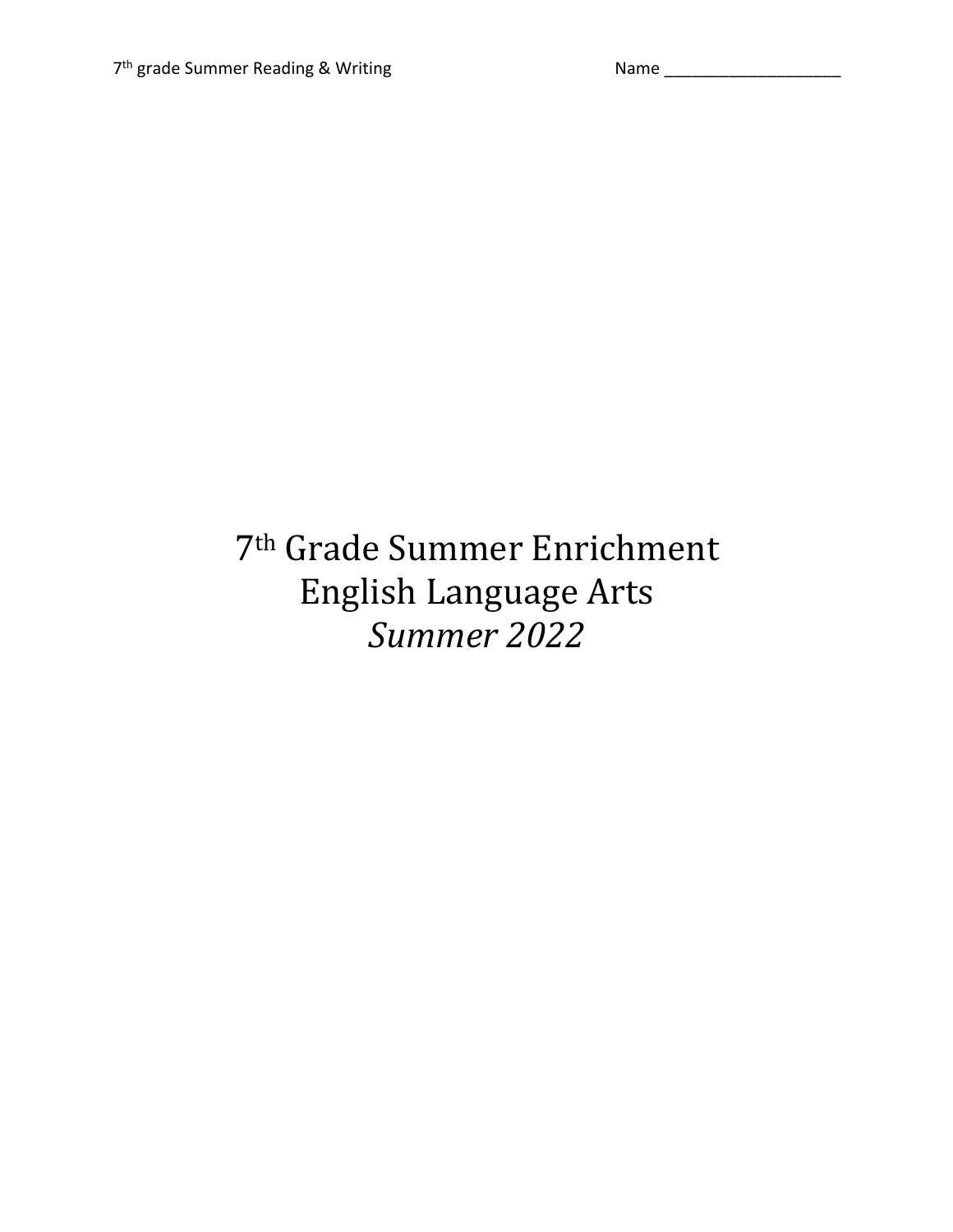*Welcome to7<sup>th</sup> grade, Saint Aloysius students! This coming school year will consist of many different adventures in Reading and Writing. I am very excited to* start off the school year discussing this novel and diving into grammar!

In Reading, we will be diving into building on critical thinking skills and *exploring the all-important question:* "Who am I?" The novel Nothing but the *Truth* by Avi is perfect for students to read over the summer and begin thinking *about the more challenging questions of life. This is a book you will need to purchase for yourselves this summer; we do not have school copies that can be* distributed for summer enrichment.

*For Writing, to stay refreshed on grammar skills, students will complete IXL throughout the summer. The specific topics to complete for IXL's "Summer Boost Skill Plan"* are posted on the school website. IXL log-in information was passed out with the Math summer enrichment. Students will use the same IXL long-in for ELA and Math.

*Have a wonderful summer! See you in August!*

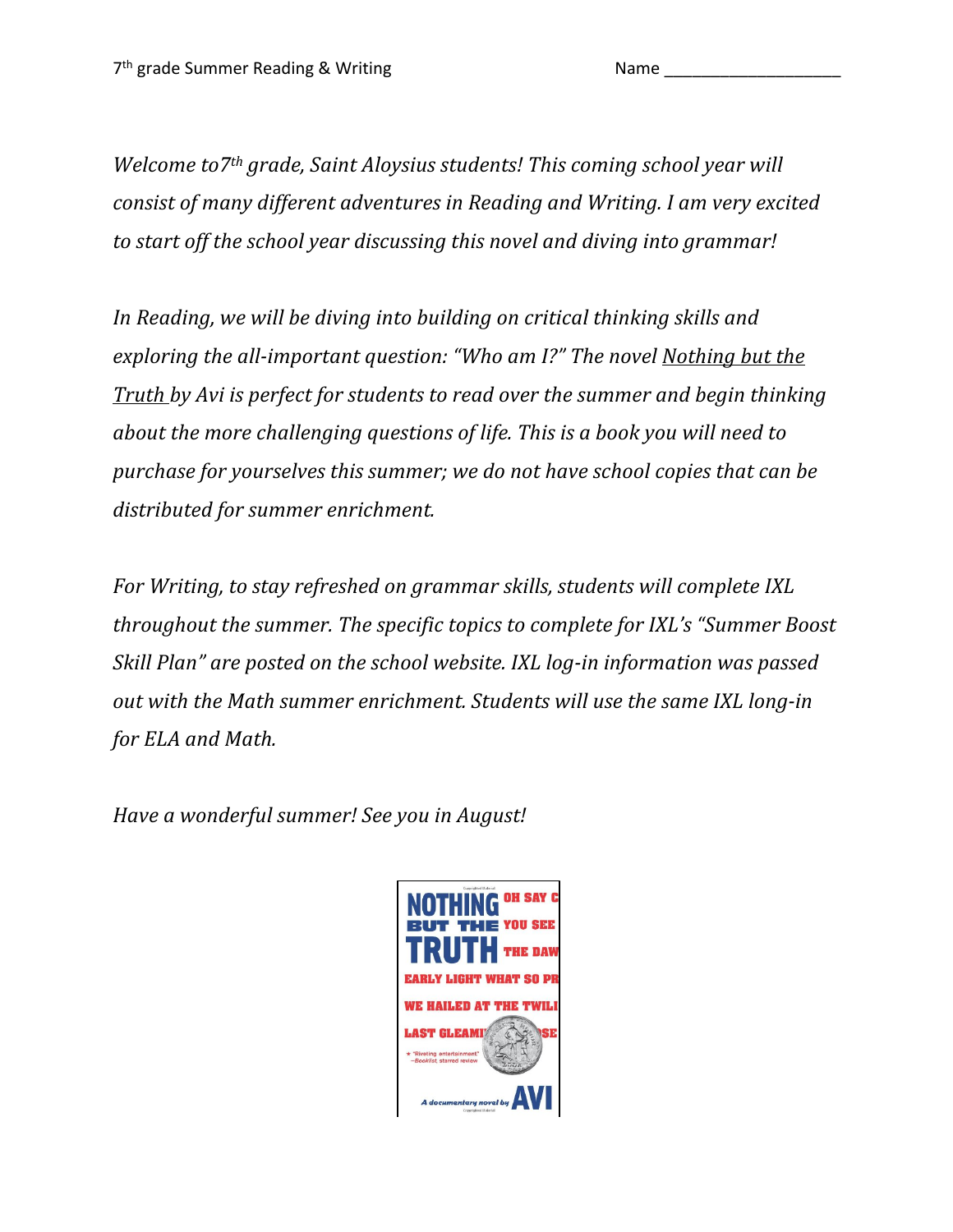7<sup>th</sup> grade ELA Summer Enrichment Checklist:

Purchase *Nothing but the Truth* by Avi

Obtain a cereal box

Complete *Nothing but the Truth* Pre-Reading worksheet

Read *Nothing but the Truth*

Complete *Nothing but the Truth* Post-Reading cereal box project.

Complete "IXL Summer Boost Skill Plan" by practicing

each category until achieving an 80 or higher in each.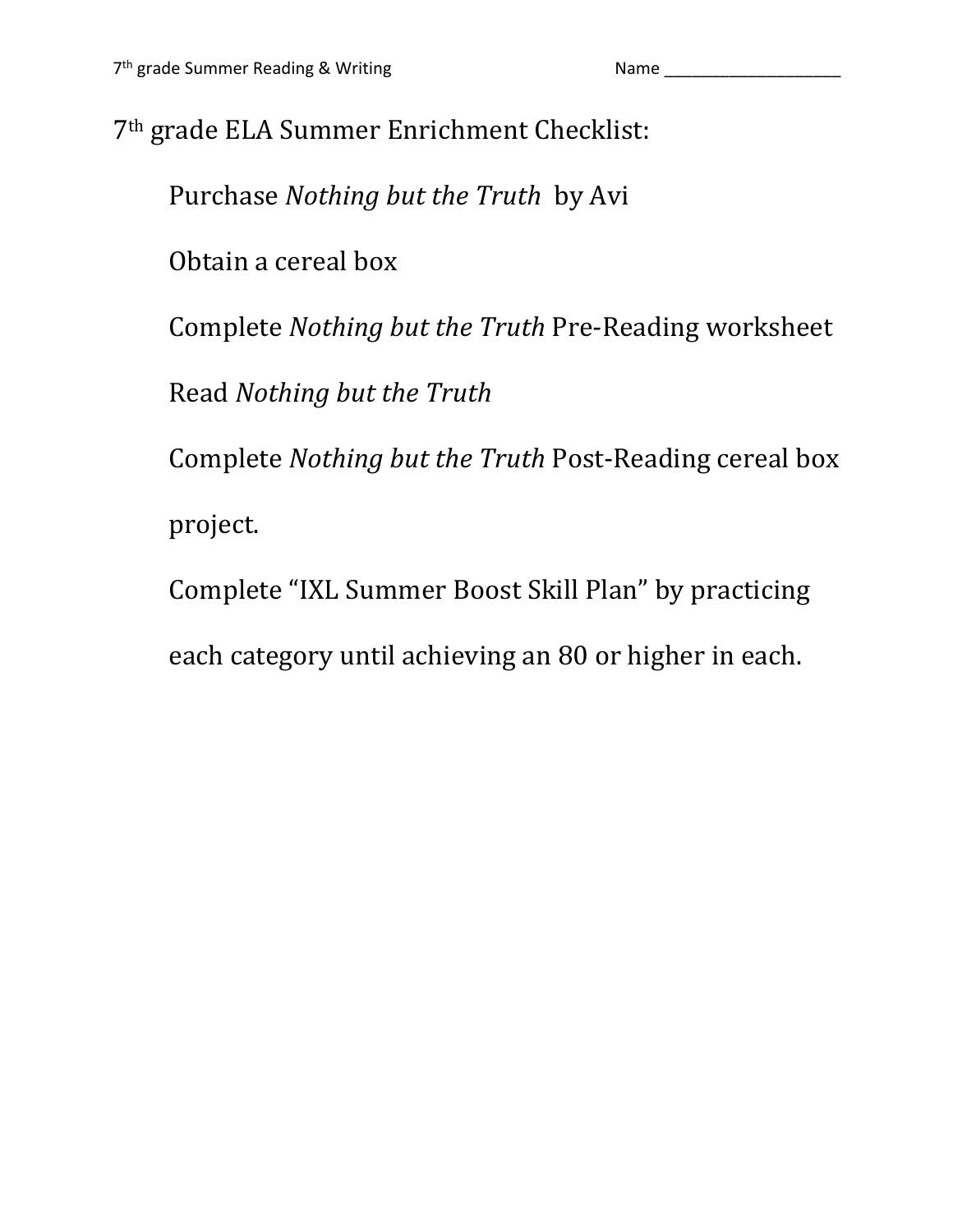## *Nothing but the Truth* Pre-Reading

Directions: Nothing but the Truth begins with two questions [before page 1]. Discuss what **message you think the author wants to convey with the two questions.** Your response should be at least three paragraphs in length. Use your best grammar, capitalization, cursive, and sentence structure.

*Guiding Tips:* An author's message is not just the exact words on the page, but the reason behind why those words have meaning. An author's message is WHY an author might write something a certain way and HOW they wrote their text so that the message is communicated properly.

\_\_\_\_\_\_\_\_\_\_\_\_\_\_\_\_\_\_\_\_\_\_\_\_\_\_\_\_\_\_\_\_\_\_\_\_\_\_\_\_\_\_\_\_\_\_\_\_\_\_\_\_\_\_\_\_\_\_\_\_\_\_\_\_\_\_\_\_\_\_\_\_\_\_\_\_\_\_

\_\_\_\_\_\_\_\_\_\_\_\_\_\_\_\_\_\_\_\_\_\_\_\_\_\_\_\_\_\_\_\_\_\_\_\_\_\_\_\_\_\_\_\_\_\_\_\_\_\_\_\_\_\_\_\_\_\_\_\_\_\_\_\_\_\_\_\_\_\_\_\_\_\_\_\_\_\_

\_\_\_\_\_\_\_\_\_\_\_\_\_\_\_\_\_\_\_\_\_\_\_\_\_\_\_\_\_\_\_\_\_\_\_\_\_\_\_\_\_\_\_\_\_\_\_\_\_\_\_\_\_\_\_\_\_\_\_\_\_\_\_\_\_\_\_\_\_\_\_\_\_\_\_\_\_\_

\_\_\_\_\_\_\_\_\_\_\_\_\_\_\_\_\_\_\_\_\_\_\_\_\_\_\_\_\_\_\_\_\_\_\_\_\_\_\_\_\_\_\_\_\_\_\_\_\_\_\_\_\_\_\_\_\_\_\_\_\_\_\_\_\_\_\_\_\_\_\_\_\_\_\_\_\_\_

\_\_\_\_\_\_\_\_\_\_\_\_\_\_\_\_\_\_\_\_\_\_\_\_\_\_\_\_\_\_\_\_\_\_\_\_\_\_\_\_\_\_\_\_\_\_\_\_\_\_\_\_\_\_\_\_\_\_\_\_\_\_\_\_\_\_\_\_\_\_\_\_\_\_\_\_\_\_

\_\_\_\_\_\_\_\_\_\_\_\_\_\_\_\_\_\_\_\_\_\_\_\_\_\_\_\_\_\_\_\_\_\_\_\_\_\_\_\_\_\_\_\_\_\_\_\_\_\_\_\_\_\_\_\_\_\_\_\_\_\_\_\_\_\_\_\_\_\_\_\_\_\_\_\_\_\_

\_\_\_\_\_\_\_\_\_\_\_\_\_\_\_\_\_\_\_\_\_\_\_\_\_\_\_\_\_\_\_\_\_\_\_\_\_\_\_\_\_\_\_\_\_\_\_\_\_\_\_\_\_\_\_\_\_\_\_\_\_\_\_\_\_\_\_\_\_\_\_\_\_\_\_\_\_\_

\_\_\_\_\_\_\_\_\_\_\_\_\_\_\_\_\_\_\_\_\_\_\_\_\_\_\_\_\_\_\_\_\_\_\_\_\_\_\_\_\_\_\_\_\_\_\_\_\_\_\_\_\_\_\_\_\_\_\_\_\_\_\_\_\_\_\_\_\_\_\_\_\_\_\_\_\_\_

\_\_\_\_\_\_\_\_\_\_\_\_\_\_\_\_\_\_\_\_\_\_\_\_\_\_\_\_\_\_\_\_\_\_\_\_\_\_\_\_\_\_\_\_\_\_\_\_\_\_\_\_\_\_\_\_\_\_\_\_\_\_\_\_\_\_\_\_\_\_\_\_\_\_\_\_\_\_

\_\_\_\_\_\_\_\_\_\_\_\_\_\_\_\_\_\_\_\_\_\_\_\_\_\_\_\_\_\_\_\_\_\_\_\_\_\_\_\_\_\_\_\_\_\_\_\_\_\_\_\_\_\_\_\_\_\_\_\_\_\_\_\_\_\_\_\_\_\_\_\_\_\_\_\_\_\_

\_\_\_\_\_\_\_\_\_\_\_\_\_\_\_\_\_\_\_\_\_\_\_\_\_\_\_\_\_\_\_\_\_\_\_\_\_\_\_\_\_\_\_\_\_\_\_\_\_\_\_\_\_\_\_\_\_\_\_\_\_\_\_\_\_\_\_\_\_\_\_\_\_\_\_\_\_\_

\_\_\_\_\_\_\_\_\_\_\_\_\_\_\_\_\_\_\_\_\_\_\_\_\_\_\_\_\_\_\_\_\_\_\_\_\_\_\_\_\_\_\_\_\_\_\_\_\_\_\_\_\_\_\_\_\_\_\_\_\_\_\_\_\_\_\_\_\_\_\_\_\_\_\_\_\_\_

\_\_\_\_\_\_\_\_\_\_\_\_\_\_\_\_\_\_\_\_\_\_\_\_\_\_\_\_\_\_\_\_\_\_\_\_\_\_\_\_\_\_\_\_\_\_\_\_\_\_\_\_\_\_\_\_\_\_\_\_\_\_\_\_\_\_\_\_\_\_\_\_\_\_\_\_\_\_

\_\_\_\_\_\_\_\_\_\_\_\_\_\_\_\_\_\_\_\_\_\_\_\_\_\_\_\_\_\_\_\_\_\_\_\_\_\_\_\_\_\_\_\_\_\_\_\_\_\_\_\_\_\_\_\_\_\_\_\_\_\_\_\_\_\_\_\_\_\_\_\_\_\_\_\_\_\_

\_\_\_\_\_\_\_\_\_\_\_\_\_\_\_\_\_\_\_\_\_\_\_\_\_\_\_\_\_\_\_\_\_\_\_\_\_\_\_\_\_\_\_\_\_\_\_\_\_\_\_\_\_\_\_\_\_\_\_\_\_\_\_\_\_\_\_\_\_\_\_\_\_\_\_\_\_\_

\_\_\_\_\_\_\_\_\_\_\_\_\_\_\_\_\_\_\_\_\_\_\_\_\_\_\_\_\_\_\_\_\_\_\_\_\_\_\_\_\_\_\_\_\_\_\_\_\_\_\_\_\_\_\_\_\_\_\_\_\_\_\_\_\_\_\_\_\_\_\_\_\_\_\_\_\_\_

Consider the following prompting questions when creating your response: (1) Is telling part of the truth dishonest?

- (2) Are there situations in which unfairness to an individual is justified?
- (3) Should a person always tell the truth even if the truth will hurt others?
- (4) Does justice require more than the enforcement of rules?
- (5) Are there circumstances when rules should be broken?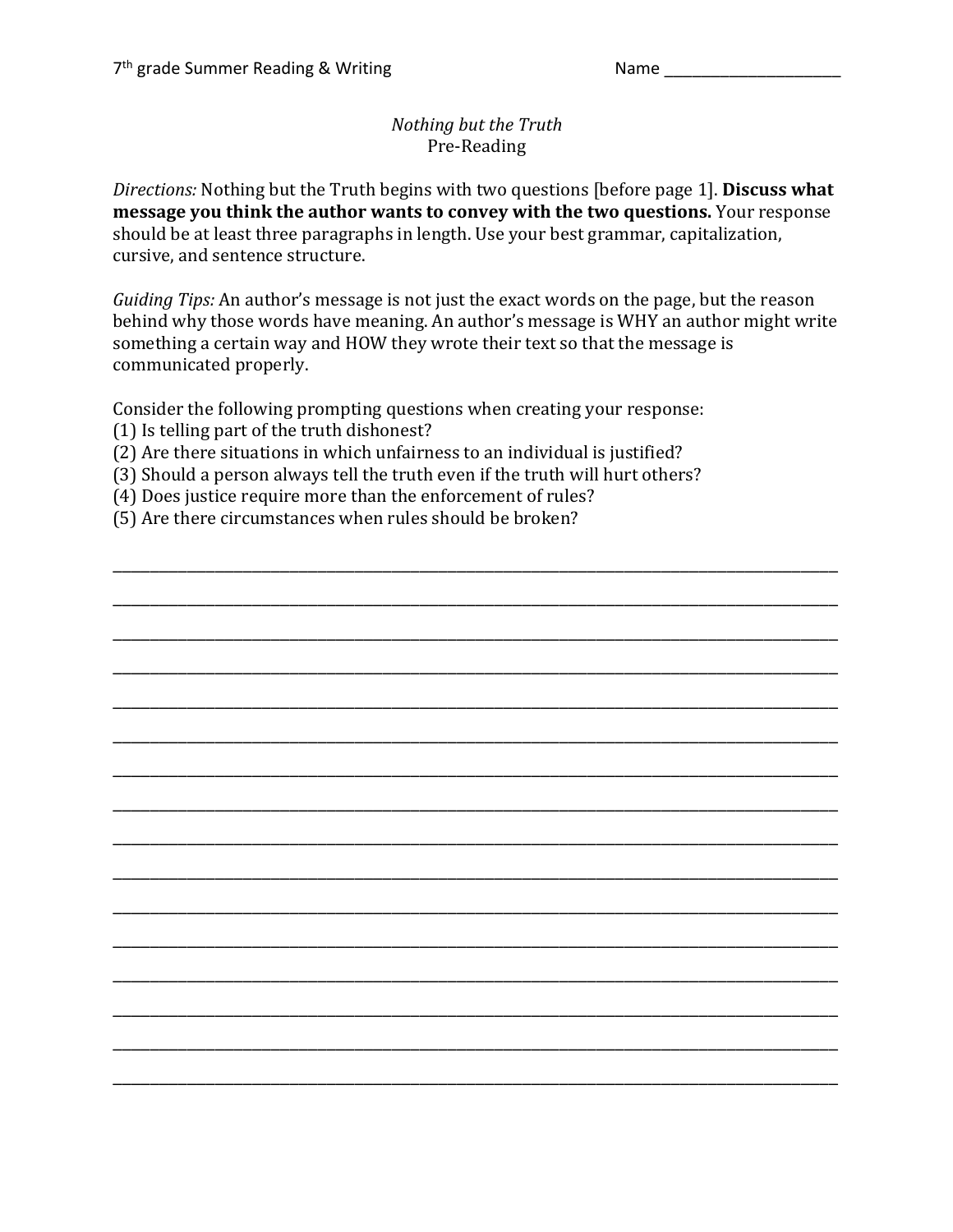| 7 <sup>th</sup> grade Summer Reading & Writing |  |
|------------------------------------------------|--|
|                                                |  |
|                                                |  |
|                                                |  |
|                                                |  |
|                                                |  |
|                                                |  |
|                                                |  |
|                                                |  |
|                                                |  |
|                                                |  |
|                                                |  |
|                                                |  |
|                                                |  |
|                                                |  |
|                                                |  |
|                                                |  |
|                                                |  |
|                                                |  |
|                                                |  |
|                                                |  |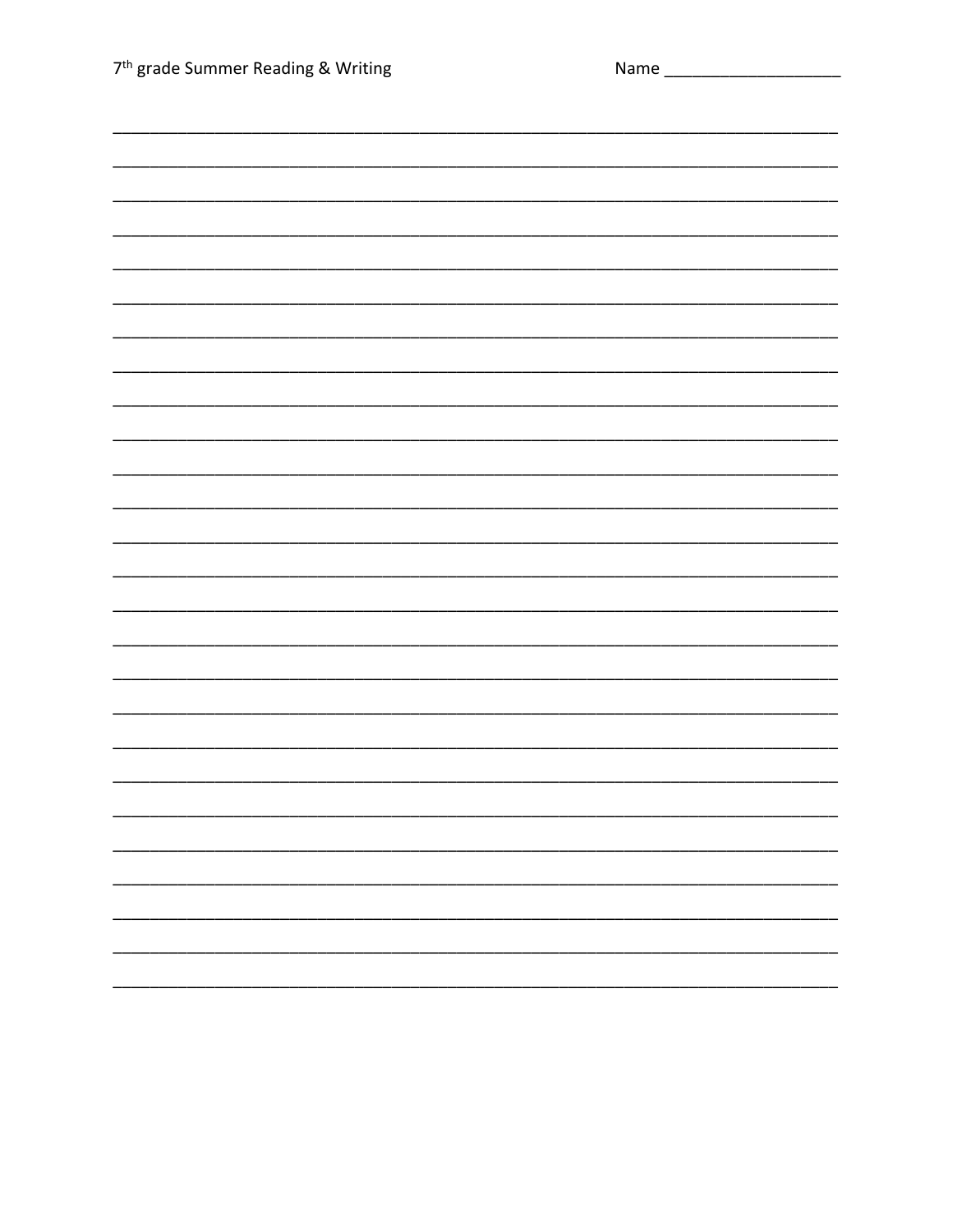## *Nothing but the Truth* Post-Reading

*Materials You Will Need:* a cereal box, construction/copy paper to paste over cereal box, coloring utensils.

*Directions:* You will decorate a cereal box with important details about the novel. Use your best grammar, capitalization, punctuation, etc. Do your best to fill out each topic with appropriate detail. You may design each side however you wish as long as the required information is present.

### **Cereal Box Book Report**

Front of Box Title of Novel & a picture

Left Side of Box

Write and answer the following questions: How can listening to each other solve problems before they start? How important is communication in the major and minor aspects of our lives?

Right Side of Box Description of Major Characters

### Top of Box

Personal Book Review: rate the book from 1 to 5 stars (five being the best possible rating) and explain why.

### Back of Box

Plot of the Story

- Exposition = beginning of the story
- Rising Action  $1 =$  first major happenstance of the story that leads to the Climax
- Rising Action  $2 = 2^{nd}$  major happenstance of the story that leads to the Climax
- Climax = turning point of the story
- Falling Action = plot point between the climax and end of the story
- Resolution  $=$  ending of the story

Bottom of Box Your Name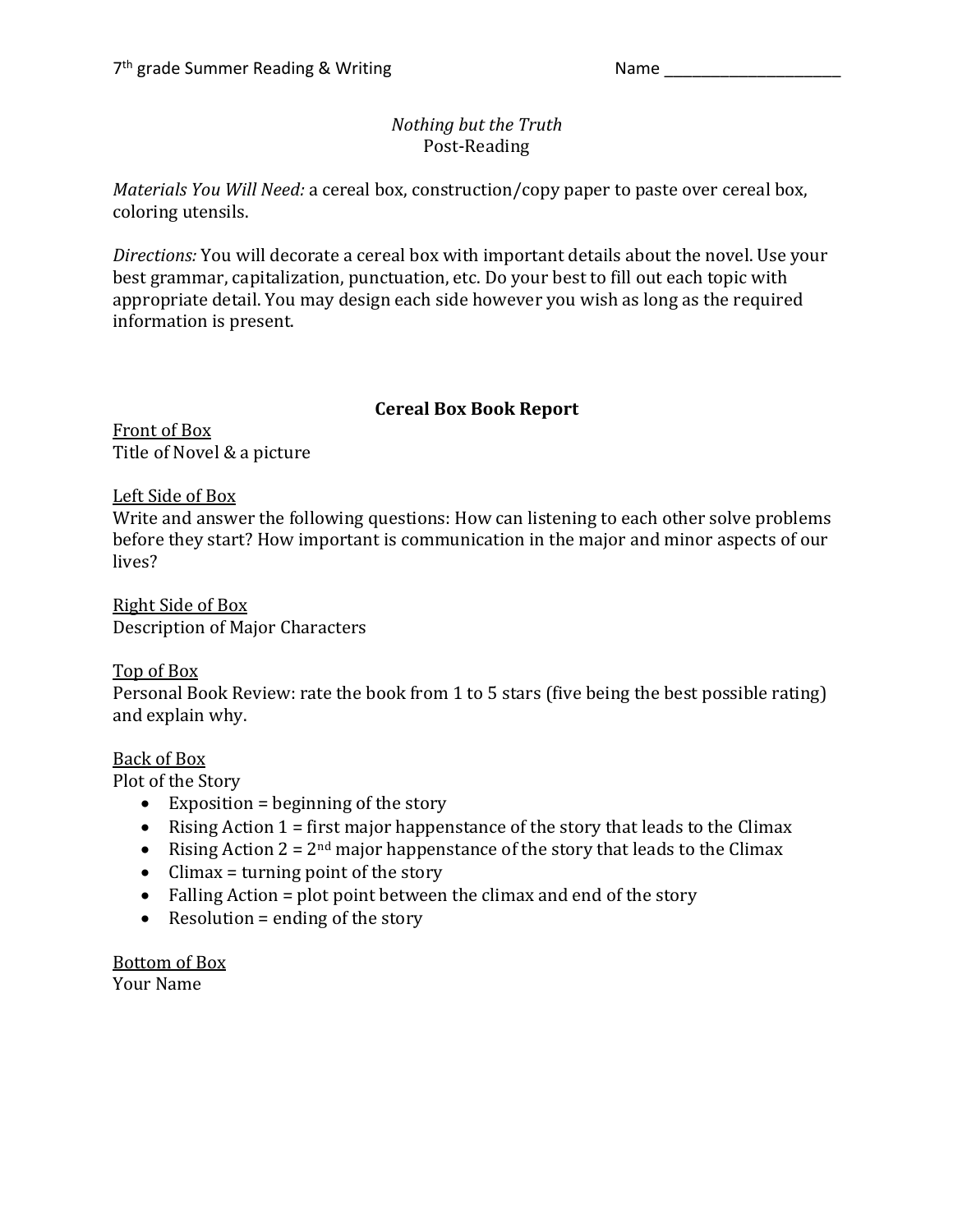

# IXL Summer Boost skill plan Language arts - 7th grade



Use IXL's interactive skill plan to get up-to-date skill alignments, assign skills to your students, and track progress.

www.ixl.com/ela/skill-plans/ixl-summer-boost-grade-7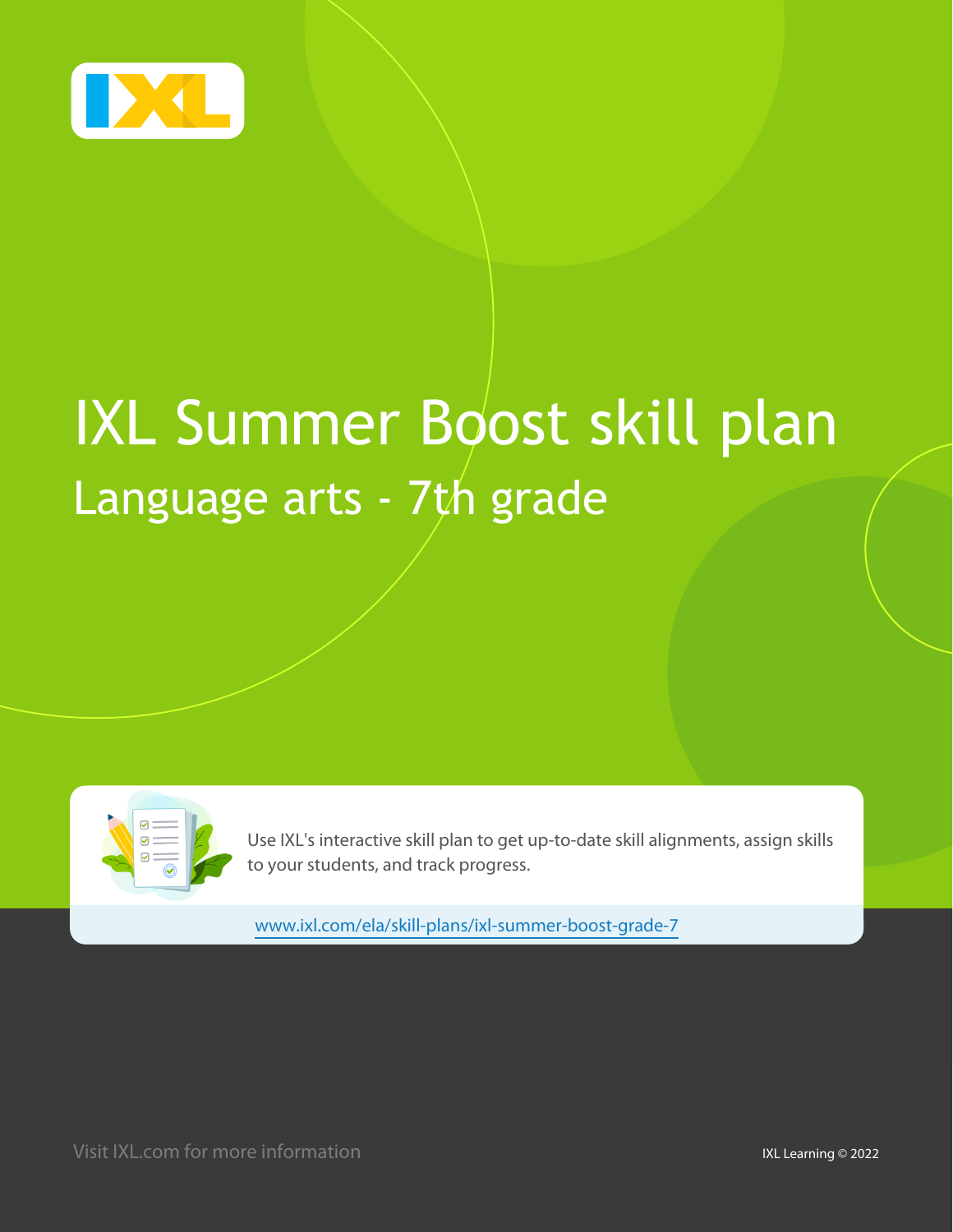

# **Days 1-5**

| <b>Day</b> | <b>IXL skills</b>                                           |
|------------|-------------------------------------------------------------|
| Day 1      | Which sentence is more formal? R5Q                          |
| Day 2      | Organize information by main idea 7BE                       |
| Day 3      | Choose evidence to support a claim T7W                      |
| Day 4      | Interpret the meaning of an allusion from its<br>source GZF |
| Day 5      | Choose the antonym QK8                                      |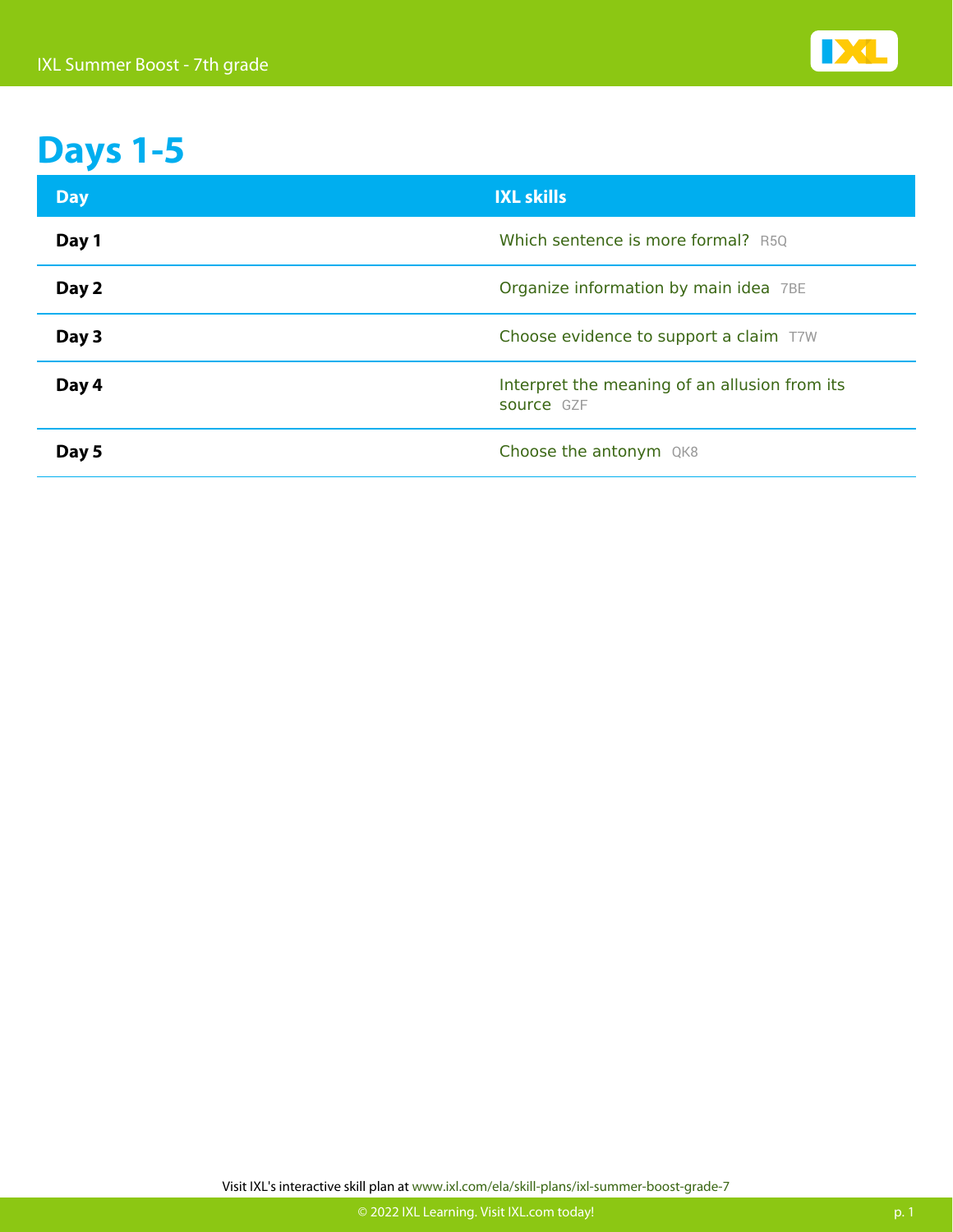

# **Days 6-10**

| <b>Day</b> | <b>IXL skills</b>                                                                  |
|------------|------------------------------------------------------------------------------------|
| Day 6      | Interpret figures of speech FWM                                                    |
| Day 7      | Correct errors in everyday use GS8                                                 |
| Day 8      | Choose between subject and object pronouns RUD                                     |
| Day 9      | Determine the meaning of idioms from context: set<br>2 42L                         |
| Day 10     | Use the meanings of words as clues to the<br>meanings of Greek and Latin roots MN9 |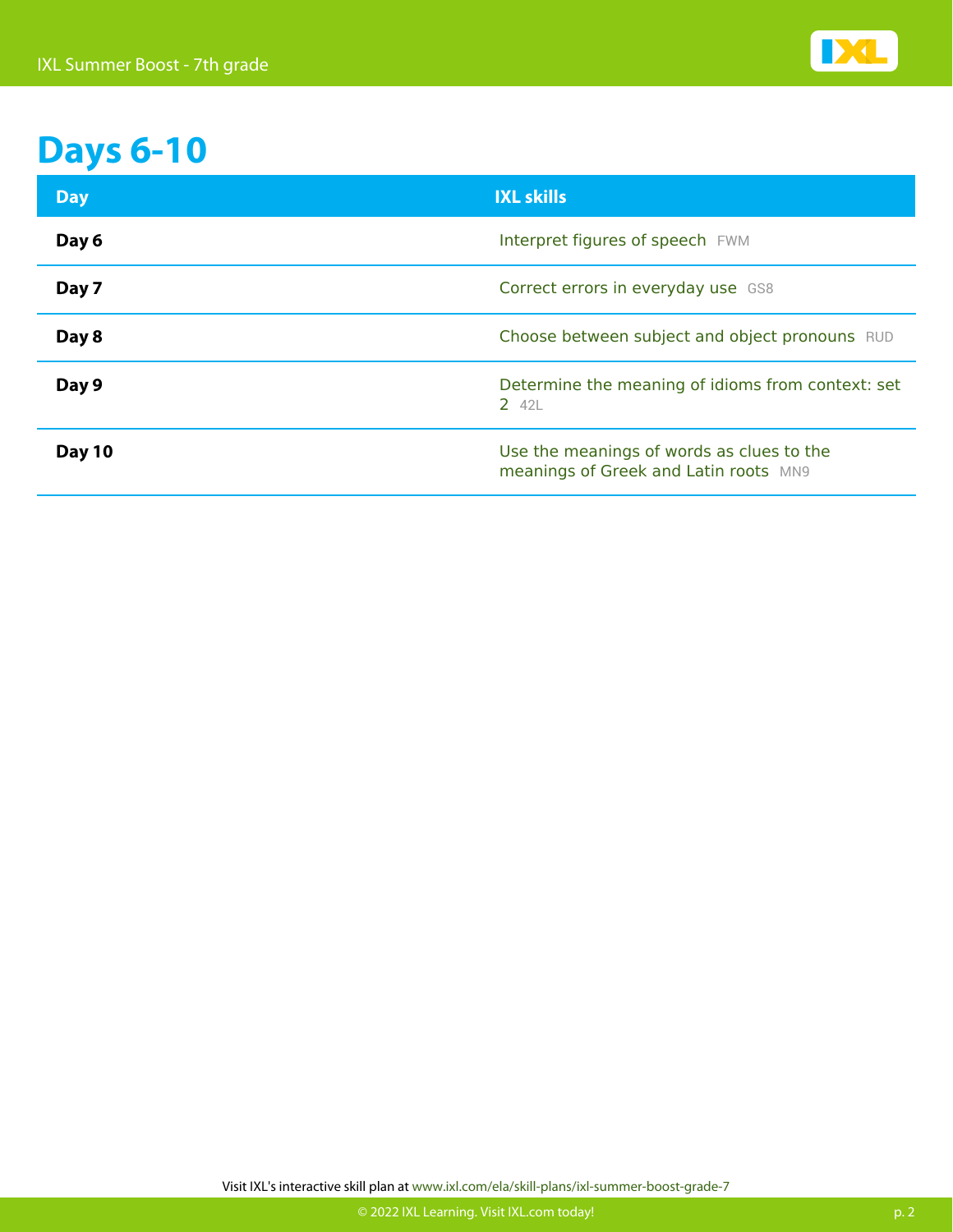

# **Days 11-15**

| <b>Day</b>    | <b>IXL skills</b>                                                   |
|---------------|---------------------------------------------------------------------|
| Day 11        | Words with un-, dis-, in-, im-, and non- WP7                        |
| <b>Day 12</b> | Determine the meaning of domain-specific words<br>with pictures N5K |
| <b>Day 13</b> | Compare information from two texts G7K                              |
| Day 14        | Vocabulary review: Trace an argument U9R                            |
| <b>Day 15</b> | Classify figures of speech QX9                                      |